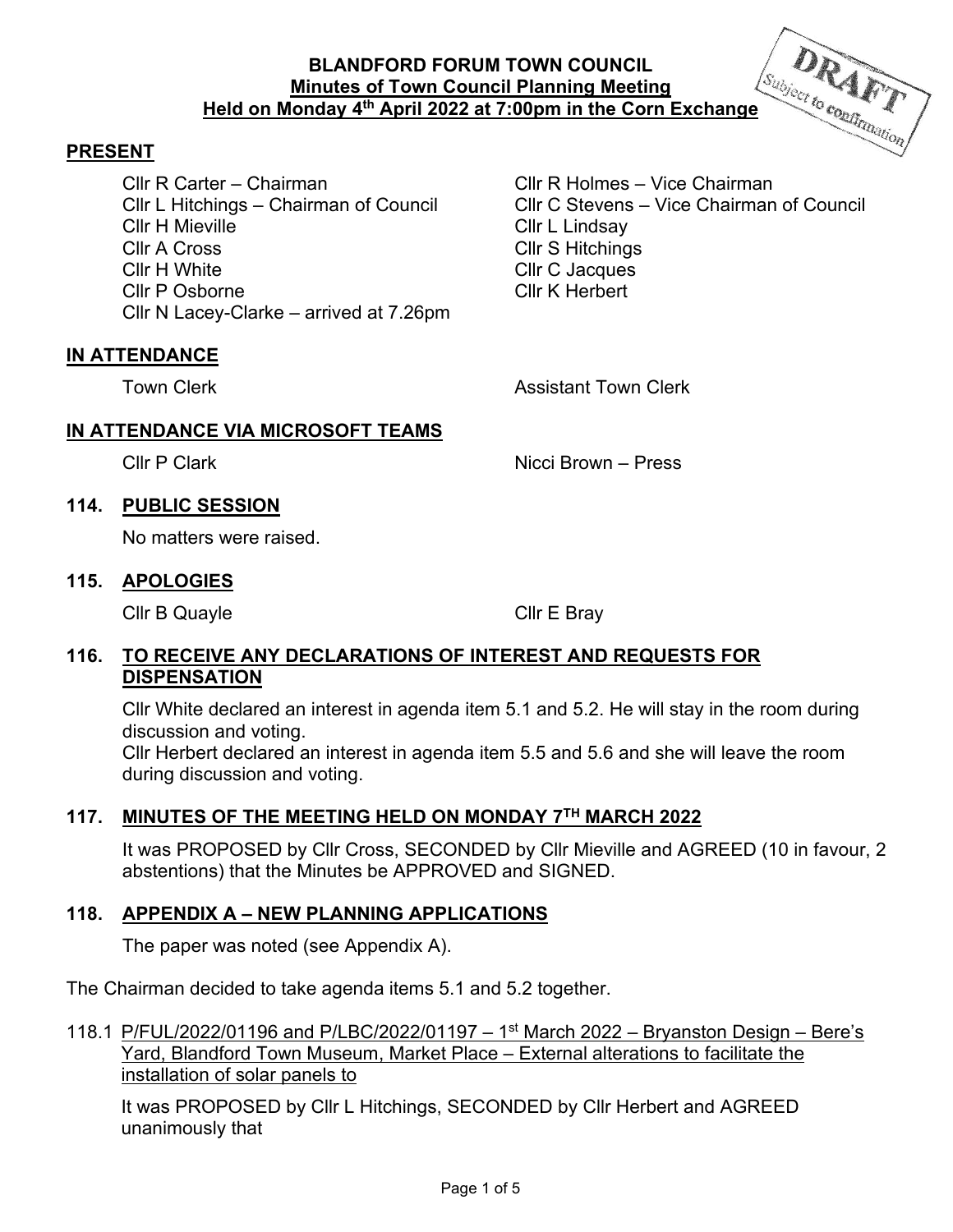118.1 P/FUL/2022/01196 and P/LBC/2022/01197 – 1<sup>st</sup> March 2022 – Bryanston Design – Bere's Yard, Blandford Town Museum, Market Place – External alterations to facilitate the installation of solar panels to (cont.)

> **The Town Council has no objections to the application. Although part of a listed building's complex, the applicant has demonstrated a high regard for both the conservation area setting (B+NP policy B11) and the designated heritage asset itself (NPPF para 202). The Town Council believes that less than substantial harm will be done to the significance of the heritage asset, and that this is weighted in favour of the public benefits of the proposal and will help it to secure its optimum viable use.**

> > **ACTION: TOWN CLERK**

118.2 P/FUL/2022/01168 – 3rd March 2022 – Bjorn Construction Ltd – Sapling Cottage East Street – Remove all loose sections of the wall & rebuild

It was PROPOSED by Cllr L Hitchings, SECONDED by Cllr Cross and AGREED unanimously that

**The Town Council has no objections to the application as it is an improvement to the wall. The application is fully supported by the NPPF, B+NP policy B11 and the NDDC Local Plan 2016 policy 24 Design.** 

**ACTION: TOWN CLERK** 

118.3 P/HOU/2021/05450 –  $3<sup>rd</sup>$  March 2022 – Mr & Mrs Rutter – 12 Edward Street – Replace roof to existing rear extension (amended plans showing pitched roof)

It was PROPOSED by Cllr L Hitchings, SECONDED by Cllr Carter but **NOT AGREED** (3 in favour, 9 against) that the Town Council objects to the application as the materials are not in line with conservation area requirements and the application is contrary to B+NP policy B11.

It was then PROPOSED by Cllr Cross, SECONDED by Cllr Stevens and AGREED (9 in favour, 2 against, 1 abstention) that

## **The Town Council has no objections to the application as it is a like for like replacement. There is minimal impact on the conservation area.**

**ACTION: TOWN CLERK** 

The Chairman decided to take agenda items 5.5 and 5.6 together.

Cllr Herbert left the meeting at 7.22pm.

118.4 P/LBC/2022/01063 and P/FUL/2022/01062 - 8<sup>th</sup> March 2022 - JKL (Enterprises) Ltd -Barnack Chambers 9-9A West Street – Internal alterations to facilitate conversion of the first and second floors to a house in multiple occupation. Change of use of the first and second floors from offices (use class  $E(g)$ ) to a house in multiple occupation

It was PROPOSED by Cllr Carter, SECONDED by Cllr L Hitchings and AGREED (11 in favour, 1 abstention, 1 non-vote) that

**The Town Council objects to the application. Whilst the Town Council welcomes residential development above retail, as supported by B+NP policy B8, and agrees that the proposals do less than significant harm to the listed building, we do not believe that the proposals, as stated, are sustainable.**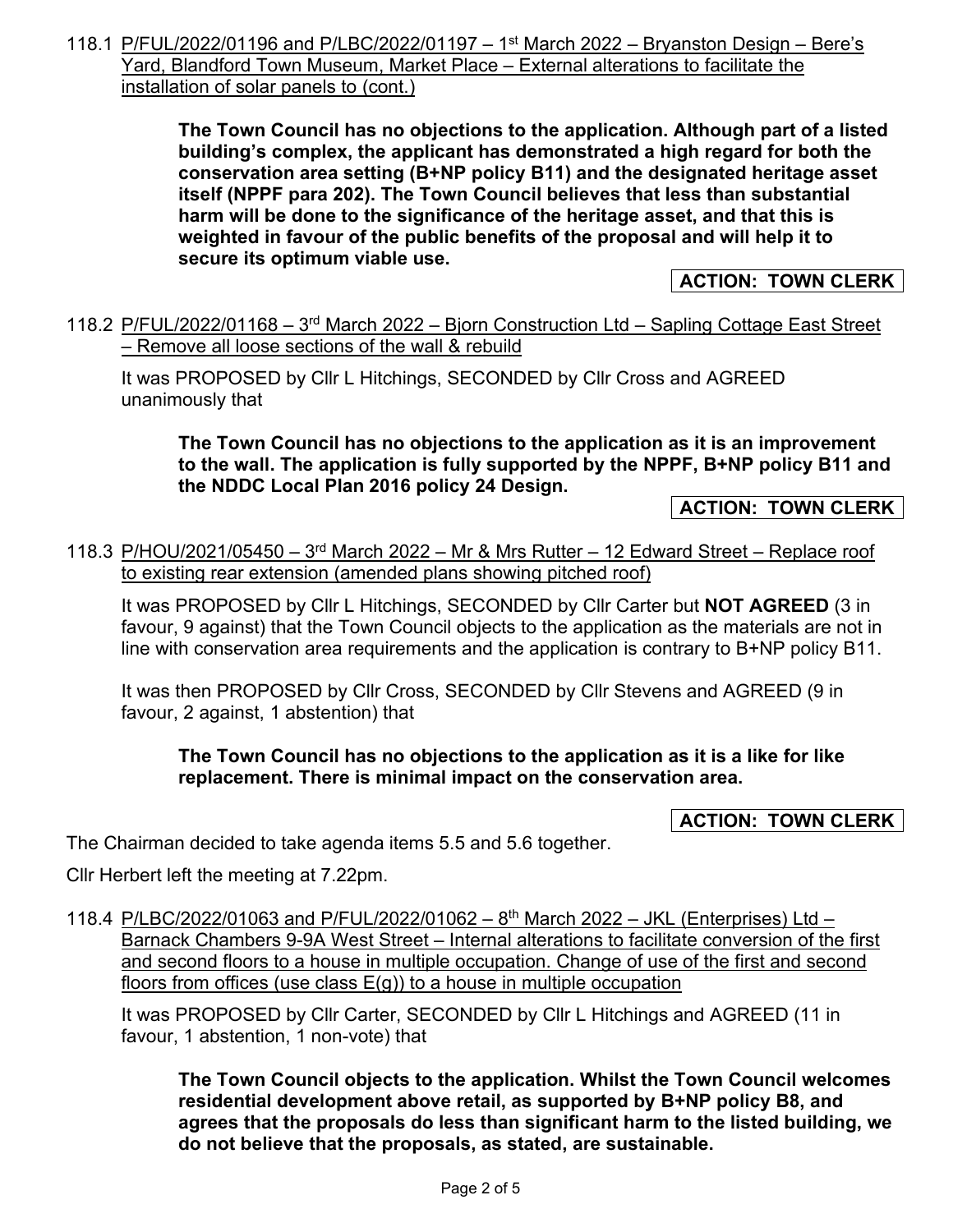118.4 P/LBC/2022/01063 and P/FUL/2022/01062 - 8<sup>th</sup> March 2022 - JKL (Enterprises) Ltd -Barnack Chambers 9-9A West Street – Internal alterations to facilitate conversion of the first and second floors to a house in multiple occupation. Change of use of the first and second floors from offices (use class E(g)) to a house in multiple occupation (cont.)

> **The planning portal sets the minimum space requirements for such developments as 37sqm for each flat. The applicant has not demonstrated that this is the case. (The largest flat is 16.05sqm square and the smallest 10.4sqm). Therefore, the Town Council believes that the application for four studio flats (first floor) and three studio flats (second floor) will lead to a cramped and unsustainable form of development, which gives less than the minimum space required for individual occupancy. The Town Council is also concerned about fire safety regulations.**

> > **ACTION: TOWN CLERK**

Cllr Herbert returned to the meeting at 7.28pm.

118.5 P/HOU/2022/01486 – 10<sup>th</sup> March 2022 – Mr David Parsons – Fusion House Peel Close – Erect single storey side extension, erect double garage to front of property

It was PROPOSED by Cllr White, SECONDED by Cllr Holmes and AGREED unanimously that

**The Town Council has no objections to the application, as there is sufficient space for the extension.** 

**ACTION: TOWN CLERK** 

118.6 P/FUL/2022/01481 – 14th March 2022 – Pines Property Dorset LTD – Oakwood Taxis The Pines Shaftesbury Lane – Erection of 9no. business units (demolition of existing redundant buildings)

It was PROPOSED by Cllr Lacey-Clarke, SECONDED by Cllr Osborne and AGREED (12 in favour, 1 abstention) that

**The Town Council has no objections to the application as it is an improvement to the site.** 

**ACTION: TOWN CLERK** 

The Chairman decided to take agenda items 5.9 and 5.10 together.

118.7 P/HOU/2022/01615 and P/LBC/2022/01616 – 14<sup>th</sup> March 2022 – Mr & Mrs J Williams – St Leonards Farmhouse Wimborne Road – Erect lean-to extension (demolish existing conservatory)

It was PROPOSED by Cllr Mieville, SECONDED by Cllr Cross and AGREED unanimously that

**The Town Council has no objections to the application as it is an aesthetic, and sustainable, improvement to the existing building.** 

**ACTION: TOWN CLERK** 

118.8 P/FUL/2022/01565 - 14<sup>th</sup> March 2022 - Travis Perkins PLC - Unit 1 Blandford Heights Industrial Estate – Erect fencing

It was PROPOSED by Cllr Holmes, SECONDED by Cllr L Hitchings and AGREED unanimously that

**The Town Council has no objections to the application as it will secure the site.** 

# **ACTION: TOWN CLERK**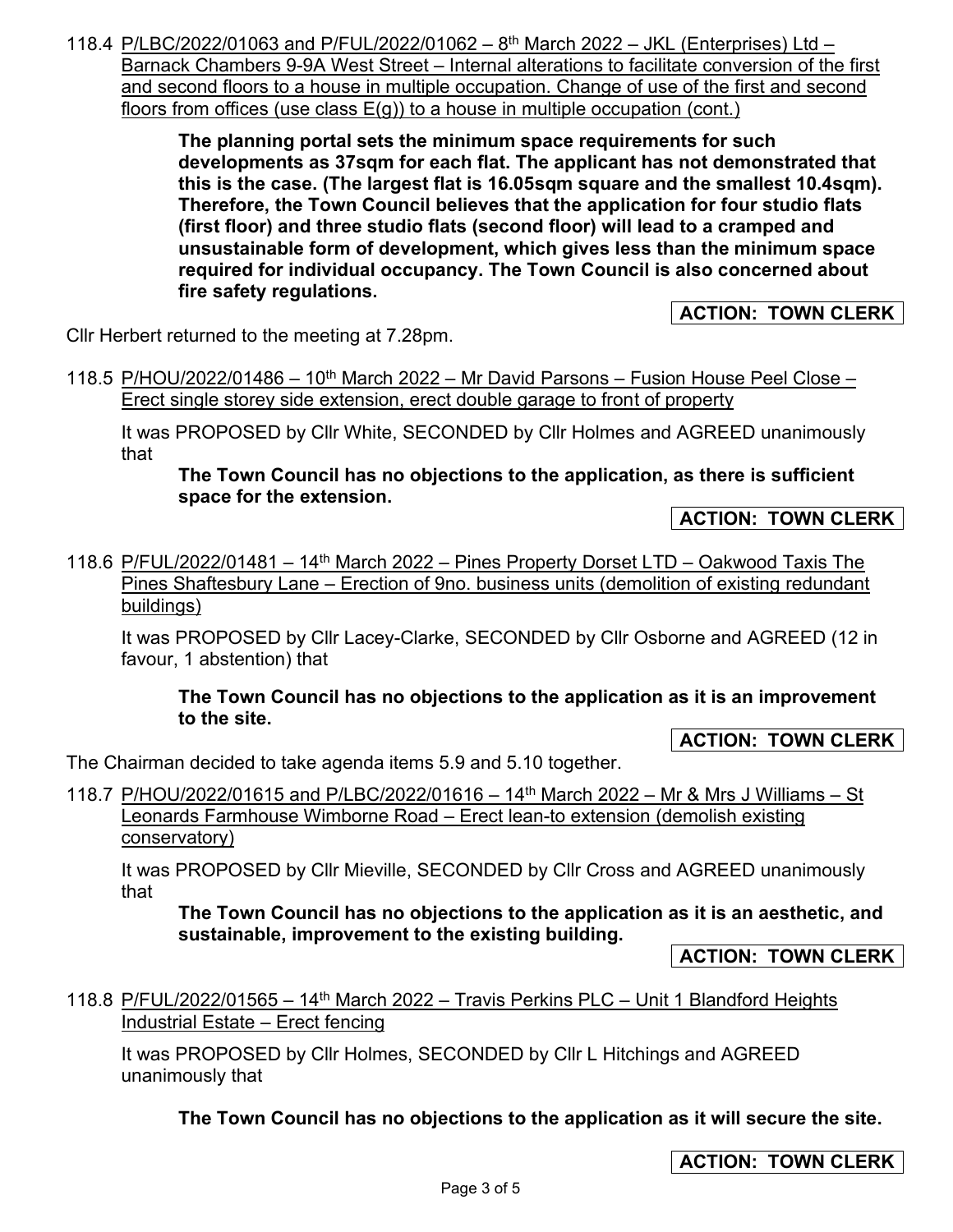# **118. APPENDIX A – NEW PLANNING APPLICATIONS (cont.)**

118.9 P/HOU/2022/01720 – 16<sup>th</sup> March 2022 – Millbrook Healthcare – 4 Hunt Road – Erect single side storey, flat roof extension to accommodate additional bedroom and ground floor W/C

It was PROPOSED by Cllr White, SECONDED by Cllr Osborne and AGREED unanimously that

**The Town Council has no objections to the application as there is no impact to neighbouring amenities.** 

## **ACTION: TOWN CLERK**

118.10 P/FUL/2022/01706 – 21<sup>st</sup> March 2022 – Woodlands Dairy – Unit 4a Sunrise Business Park – Change of use of bath showroom (Class E(a) to cheese manufacturing (class B2)

It was PROPOSED by Cllr Stevens, SECONDED by Cllr Mieville and AGREED unanimously that

**The Town Council has no objections to the application as there are no external alterations and is supported by B+NP policy B3.** 

### **ACTION: TOWN CLERK**

118.11 P/HOU/2022/01690 - 21<sup>st</sup> March 2022 - Mr S Brady - 1 Hawkers Close - Planning resubmission of approved scheme (2007). Erect 1<sup>st</sup> floor side extension

It was PROPOSED by Cllr Cross, SECONDED by Cllr White and AGREED unanimously that

**The Town Council has no objections to the application, as there is no impact to neighbouring amenities. The Town Council requests that a sprinkler system is installed within the extension to comply with fire safety regulations.** 

# **ACTION: TOWN CLERK**

118.12 P/LBC/2022/01001 – 24<sup>th</sup> March 2022 – Mr J Nuttgens – Artisan House 22-24 East Street – Install a new door, kitchen unit, drain & water pipes through stud wall

It was PROPOSED by Cllr Holmes, SECONDED by Cllr Carter and AGREED (9 in favour, 4 against) that

**The Town Council has no objections to the application, subject to conservation officer guidance and approval. Whilst the Town Council welcomes the increase in thermal efficiency that the proposals may bring and agree with the applicant that the proposed changes to a listed building can be reversed and also that the inclusion of a doorway will not materially affect the view and setting of the house, we are disappointed that the applicant did not seek pre application advice from the conservation officer. The Town Council therefore recommends conditional approval subject to conservation officer approval. It is also recommended that the applicant explores with the conservation officer the possibility of replacing the secondary glazing proposed with double glazing which is now permitted on a case-by-case basis on listed buildings.** 

**ACTION: TOWN CLERK** 

Cllr Lindsay left the meeting at 7.57pm and returned at 7.59pm.